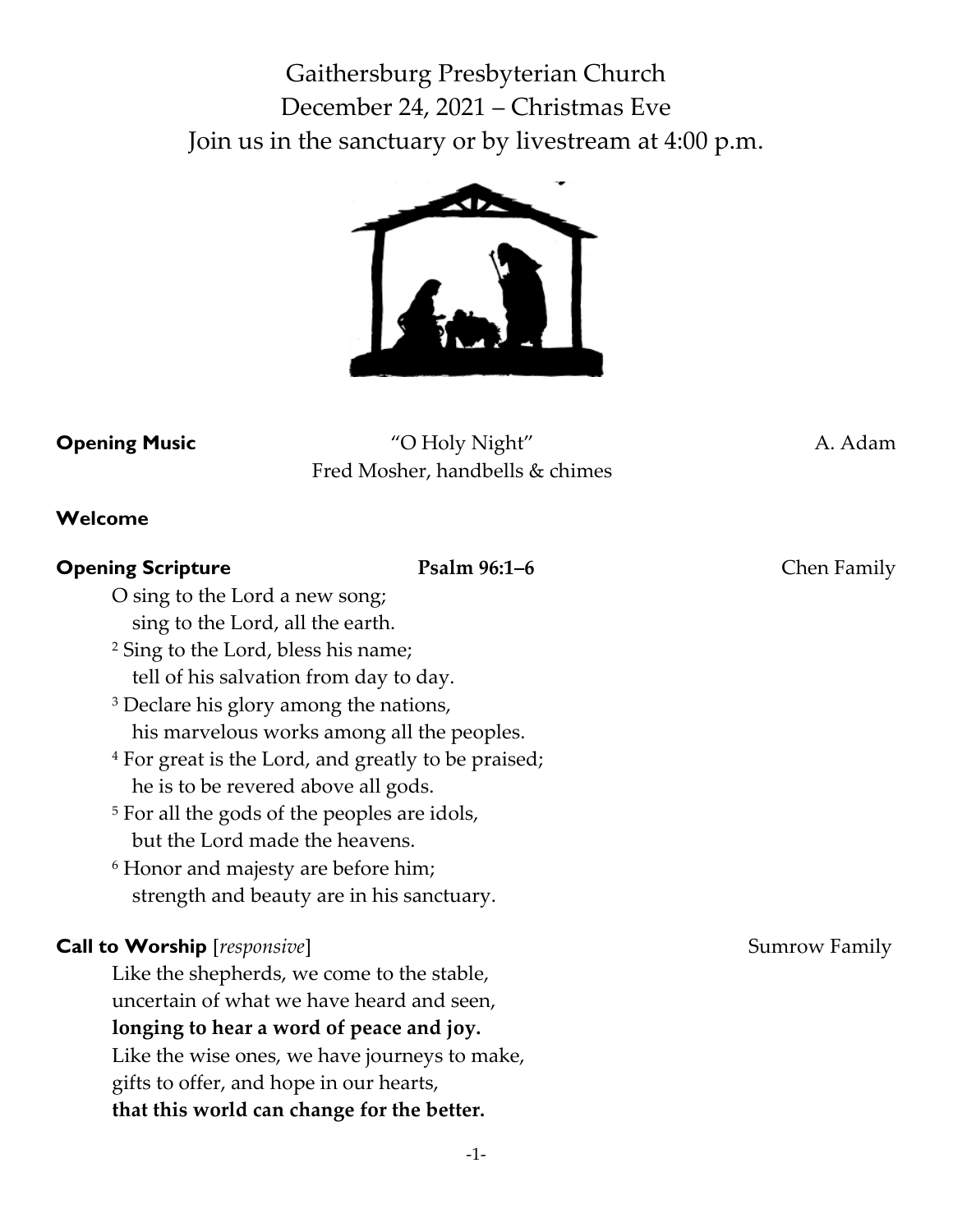Here, in the stillness of a winter's night, we gather to share the light of Christ, a light that shines in the nightfall. **We gather in the wonder of this night to share our joy and thanks for new life.** Let us worship God with awe.

#### **Lighting of the Christ Candle Summary** Summary Summary Summary Summary Summary Summary

#### **Opening Prayer**

| Carol                      | "O Come, All Ye Faithful"                                                                                                                                                                                                                                                                                                                                                                                                                                                                                                                                                                                                                                                        | Glory to God #133            |
|----------------------------|----------------------------------------------------------------------------------------------------------------------------------------------------------------------------------------------------------------------------------------------------------------------------------------------------------------------------------------------------------------------------------------------------------------------------------------------------------------------------------------------------------------------------------------------------------------------------------------------------------------------------------------------------------------------------------|------------------------------|
| <b>Scripture</b>           | Isaiah $9:2,6-7$<br>The prophet speaks of God's promises to humankind.                                                                                                                                                                                                                                                                                                                                                                                                                                                                                                                                                                                                           | Womeku Family                |
|                            | <sup>2</sup> The people who walked in darkness<br>have seen a great light;<br>those who lived in a land of deep darkness-<br>on them light has shined.<br><sup>6</sup> For a child has been born for us,<br>a son given to us;<br>authority rests upon his shoulders;<br>and he is named<br>Wonderful Counsellor, Mighty God,<br>Everlasting Father, Prince of Peace.<br><sup>7</sup> His authority shall grow continually,<br>and there shall be endless peace<br>for the throne of David and his kingdom.<br>He will establish and uphold it<br>with justice and with righteousness<br>from this time onwards and for evermore.<br>The zeal of the Lord of hosts will do this. |                              |
| <b>Anthem</b>              | "Do You Hear What I Hear?"<br>The Chancel Choir with Ellen Gira, cello                                                                                                                                                                                                                                                                                                                                                                                                                                                                                                                                                                                                           | Regney & Shane, arr. Simeone |
| <b>The Christmas Story</b> | Luke 2: 1-7<br>Jesus is born.                                                                                                                                                                                                                                                                                                                                                                                                                                                                                                                                                                                                                                                    | Garcia Family                |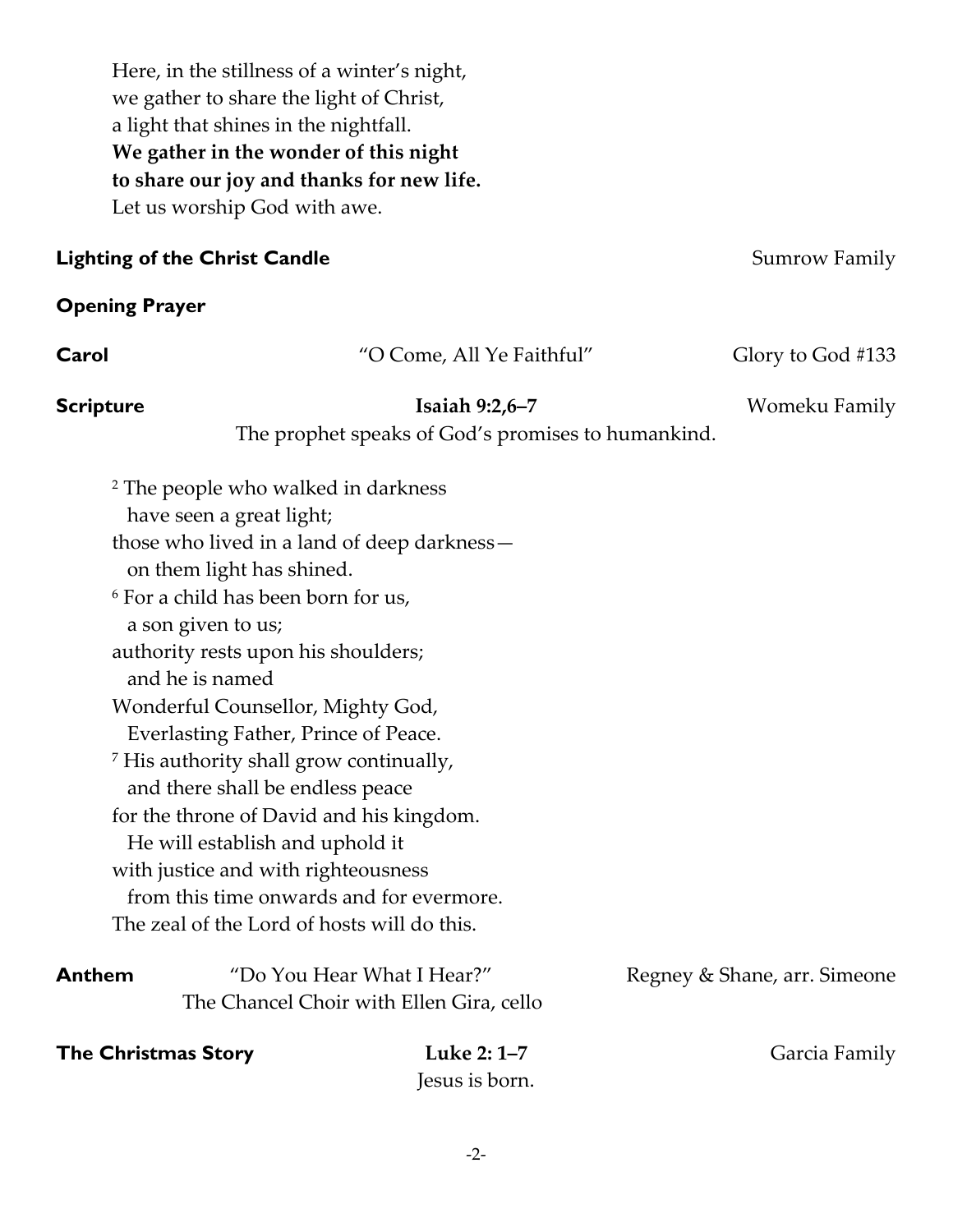In those days a decree went out from Emperor Augustus that all the world should be registered. <sup>2</sup>This was the first registration and was taken while Quirinius was governor of Syria. 3All went to their own towns to be registered. <sup>4</sup> Joseph also went from the town of Nazareth in Galilee to Judea, to the city of David called Bethlehem, because he was descended from the house and family of David. 5He went to be registered with Mary, to whom he was engaged and who was expecting a child. <sup>6</sup>While they were there, the time came for her to deliver her child. <sup>7</sup>And she gave birth to her firstborn son and wrapped him in bands of cloth, and laid him in a manger, because there was no place for them in the inn.

# **Music for Reflection** "A La Nanita Nana" arr. Greg Gilpin

*Translation of this well-known Spanish lullaby: Lullaby, lullaby, lullaby. My Jesus is sleepy, may he be blessed. Little spring bubbling clearly and loudly. Nightingale singing plaintively in the forest. Hush while the cradle is rocking. Lullaby, lullaby, lullaby. My Jesus is sleepy, may he be blessed.*

Lucille Baur, Donna Dannels, Becky Herron Mayo, and Barbara Oldroyd, vocalists *Dedicated to the memory of Cynthia Cary, beloved fellow chorister and friend*

#### **Luke 2:8–14** and **Luke 2:15–20** Scavullo Family

**8** In that region there were shepherds living in the fields, keeping watch over their flock by night. **<sup>9</sup>** Then an angel of the Lord stood before them, and the glory of the Lord shone around them, and they were terrified. **<sup>10</sup>** But the angel said to them, "Do not be afraid; for see—I am bringing you good news of great joy for all the people: **<sup>11</sup>** to you is born this day in the city of David a Savior, who is the Messiah,@ the Lord. <sup>12</sup> This will be a sign for you: you will find a child wrapped in bands of cloth and lying in a manger." **<sup>13</sup>** And suddenly there was with the angel a multitude of the heavenly host,  $[b]$  praising God and saying,

**<sup>14</sup>** "Glory to God in the highest heaven,

and on earth peace among those whom he favors!"

**<sup>15</sup>**When the angels had left them and gone into heaven, the shepherds said to one another, "Let us go now to Bethlehem and see this thing that has taken place, which the Lord has made known to us." **<sup>16</sup>** So they went with haste and found Mary and Joseph, and the child lying in the manger. <sup>17</sup>When they saw this, they made known what had been told them about this child; **<sup>18</sup>** and all who heard it were amazed at what the shepherds told them. **<sup>19</sup>** But Mary treasured all these words and pondered them in her heart. **<sup>20</sup>** The shepherds returned, glorifying and praising God for all they had heard and seen, as it had been told them.